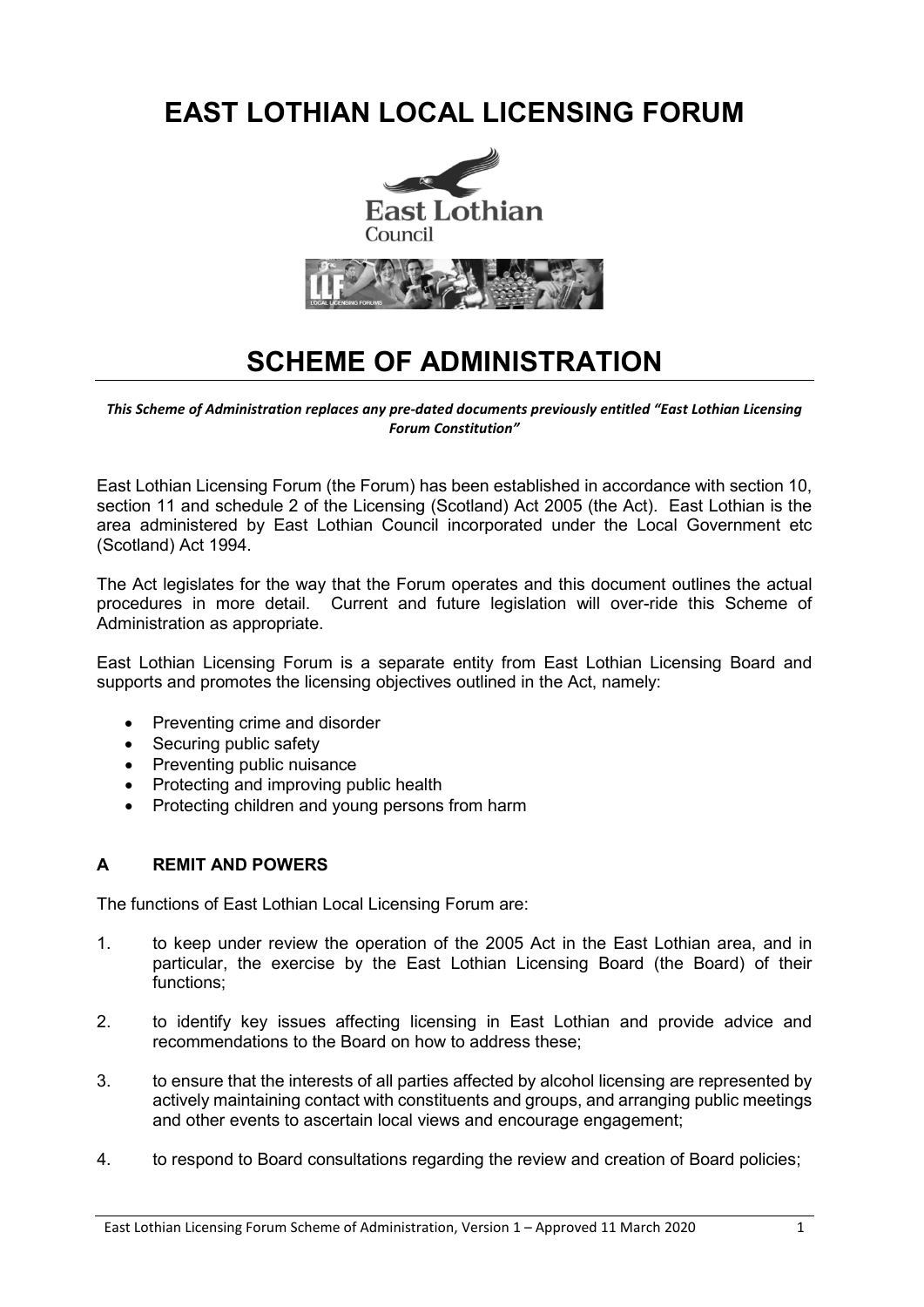- 5. to ensure that the Forum membership is representative of the parties set out at **B2,** and to run recruitment and other campaigns to attract and maintain the full mix of members;
- 6. to review and revise the Forum's Scheme of Administration and provide East Lothian Council with updated copies.

The Forum cannot make recommendations on individual cases or licensing applications, and members cannot use the Forum to champion their own organisation, views and interests.

#### **B MEMBERSHIP AND ATTENDANCE**

#### **General**

- 1. The membership of the Forum is set out in the Act and will be no less than 5 and no more than 21.
- 2. Forum members must meet the following eligibility criteria:
	- Aged 16 years or older
	- Able to demonstrate an interest in the alcohol licensing system
	- East Lothian resident

They must also be currently employed in, or be a formal representative of, one of the following groups:

- Premises Licence or Personal Licence holder
- Chief Constable, Police Scotland (or their nominated representative)
- Health, education or social work
- Young people (aged 16 and 17) in the East Lothian area

Membership of the Forum will cease for any member who no longer meets the eligibility criteria.

- 3. The appointment of the Convener of the Forum is for a period of one year. All other members are appointed to the Forum are for a period of two years, although reappointments are permissible.
- 4. There is a statutory requirement that East Lothian Council's Licensing Standards Officer (the LSO) is a member of the Forum. The LSO is a permanent member of the Forum and does not require to complete an application form.
- 5. The Chief Constable, Police Scotland (or their nominated representative) is a permanent member of the Forum and does not require to complete an application form.
- 6. It is the responsibility of the Forum to actively recruit new members and to ensure that the overall Forum membership includes a balance of members representing various groups.
- 7. Appointments to the East Lothian Licensing Forum are made by East Lothian Council Officers and not by the Forum itself. Members are appointed on such terms and conditions as the Council determine.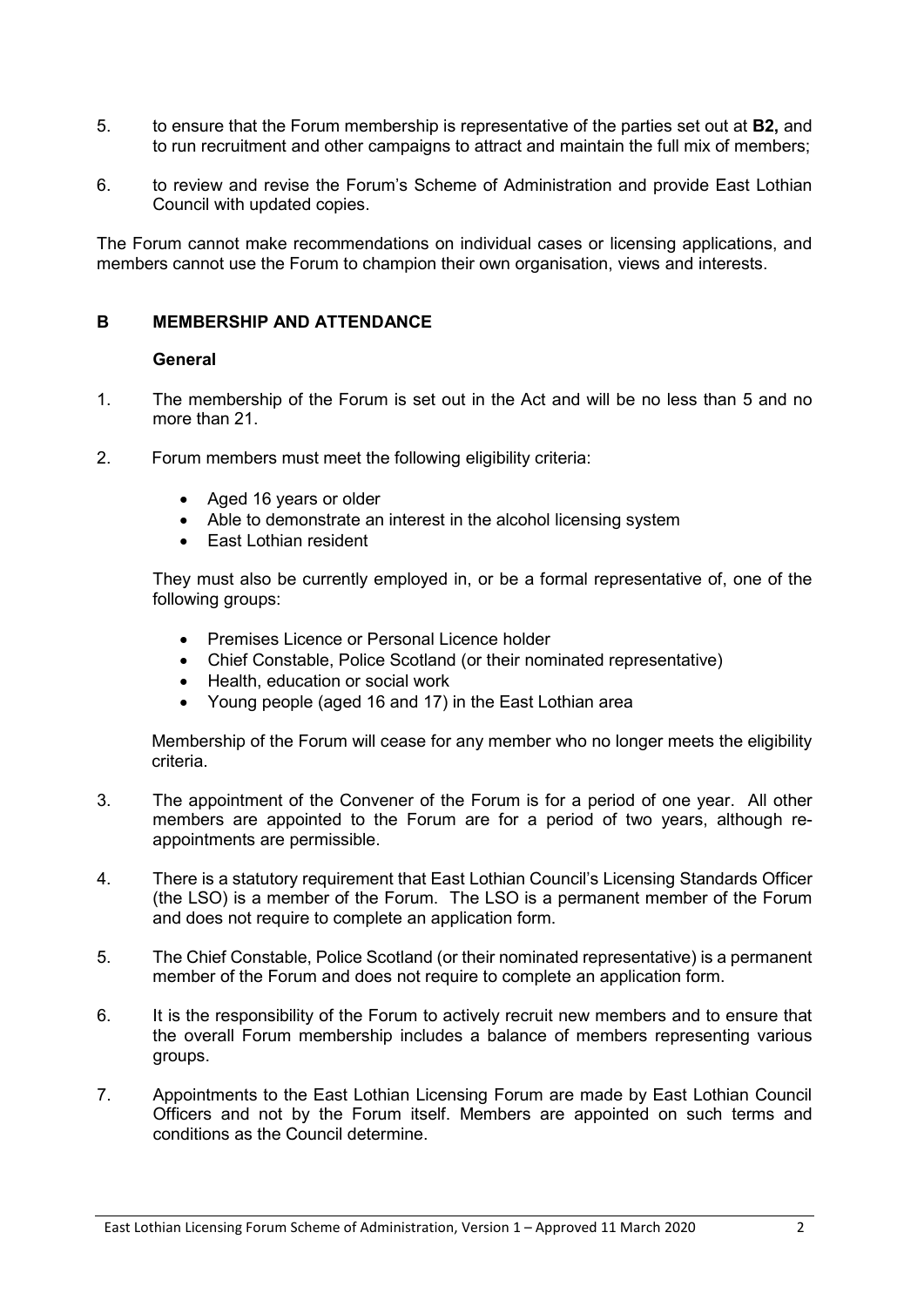8. A Council Officer will produce and maintain a register of Forum member appointments, to include membership end dates, re-appointments and membership terminations.

# 9. **Election of Convener and Secretary**

At its first meeting in each calendar year the Forum will elect a Convener and a Secretary (should the Forum wish to appoint to the post of Secretary) from its members. Any member of the Forum can put themselves forward for these posts which require to be proposed and seconded by existing members. The posts will be filled on the basis of a simple majority vote of the members present at the meeting.

The posts will be for a period of one year.

Post-holders can seek re-election in subsequent or future years, subject to the full proposer, seconder and voting-in process.

Where a Convener or Secretary is retiring during their term of office, it is for the members of the Forum to elect a new Convener or Secretary at the earliest opportunity. The new post holder will be in post for the remainder of the current calendar year and will be eligible for re-election in the subsequent year, subject to the normal re-election processes.

#### 10. **New Members - Application Process**

Membership application details can be found at [www.eastlothianlicensingforum.co.uk](http://www.eastlothianlicensingforum.co.uk/)

New applications will be assessed by a recruitment panel made up of Council Officers; the make-up of the panel will be determined by East Lothian Council.

Where an application is approved, Forum membership will be granted, and the applicant will be appointed as a member of the Forum. An appointment letter will be issued by East Lothian Council, incorporating the terms and conditions of the appointment. The appointment will only be final once the member has signed and submitted an Acceptance of Terms and Conditions document.

If the recruitment panel do not approve an application, a letter of decline will be issued by East Lothian Council.

# 11. **Membership Re-appointments – Application Process**

Members can apply for re-appointment by completing an abridged application form. Applications for re-appointment will be assessed by the Council's Forum recruitment panel. Applications for re-appointment should be submitted at least one month before the existing membership ends. It is the responsibility of Forum members to submit their application for re-appointment in a timely manner. Council Officers will write to members with the decision of the recruitment panel. Re-appointments will only be final once the member has signed and submitted an Acceptance of Terms and Conditions document.

Members will be re-appointed for a period of two years. There is no maximum number of times that a member can apply for re-appointment.

Applications for re-appointment that are not received in time to process them before the expiry of a current membership, will be treated as new applications and will require a full application form to be completed and submitted to the Council.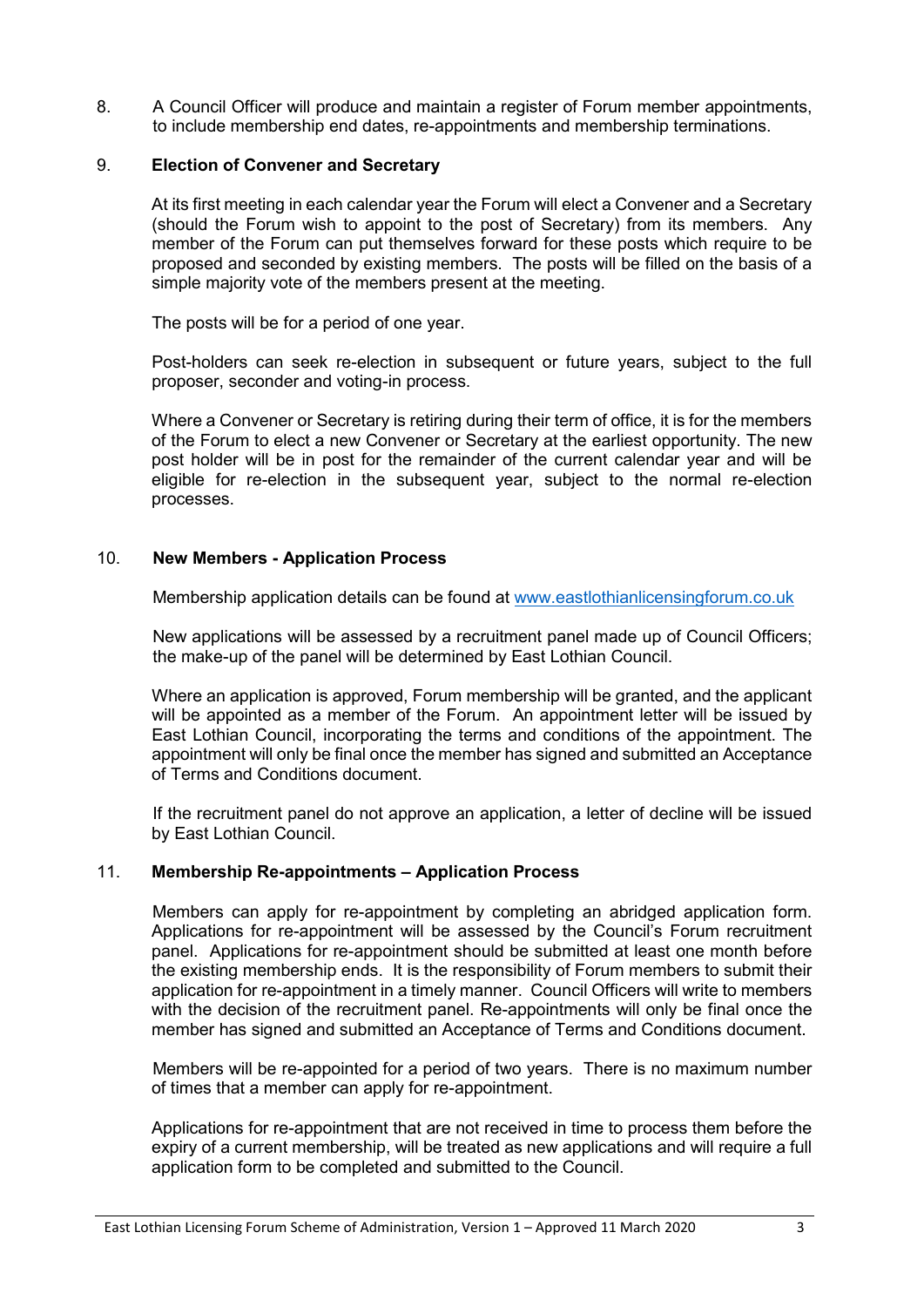# 11. **Termination of Membership – Non-attendance**

Any Forum member who does not attend three consecutive quorate meetings of the Forum without good reason (as deemed acceptable and reasonable by the Convener), will be automatically removed from the Forum Membership as of the date of that third meeting. A Council Officer will issue a letter confirming that membership has been terminated due to non-attendance/breach of terms and conditions of membership.

The Forum may choose to issue a reminder of non-attendance to any member who has not attended two consecutive quorate meetings of the Forum.

There is no right of appeal against termination of membership in such circumstances.

# 12. **Termination of Membership – End of Term**

Membership will automatically end after two years if an application for re-appointment is not received. A Council Officer will issue a letter confirming the termination of membership.

# 13. **Termination of Membership – No Longer Meets Eligibility Criteria**

Membership will automatically end if a member does not continue to meet the membership eligibility criteria. A Council Officer will issue a letter confirming the termination of membership.

#### 14. **Termination of Membership – Behaviour and Conduct**

All Forum members must act as exemplars for the licensed trade at all times in their professional and personal lives. If East Lothian Council receives any complaints or negative feedback regarding a member, these will be investigated and information/evidence may be requested from third parties to validate or disprove the allegations.

If Council Officers are of the view that there has been behaviour or actions that do not support the work of the Forum, or which brings the Forum into disrepute, they will decide on a course of action which could include termination of Forum membership. In the event of termination of membership, the Convener will be advised and a Council Officer will issue a letter stating that membership has been terminated due to a breach of the Terms and Conditions of membership.

There is no right of appeal against termination of membership in such circumstances.

# 15. **Termination of Membership – Resignation**

Members wishing to resign their membership, should do so in writing to the Convener and to [meetings@eastlothian.gov.uk](mailto:meetings@eastlothian.gov.uk) or in writing to Democratic and Licensing, East Lothian Council, John Muir House, Haddington, EH41 3HA, giving a minimum of four weeks' notice.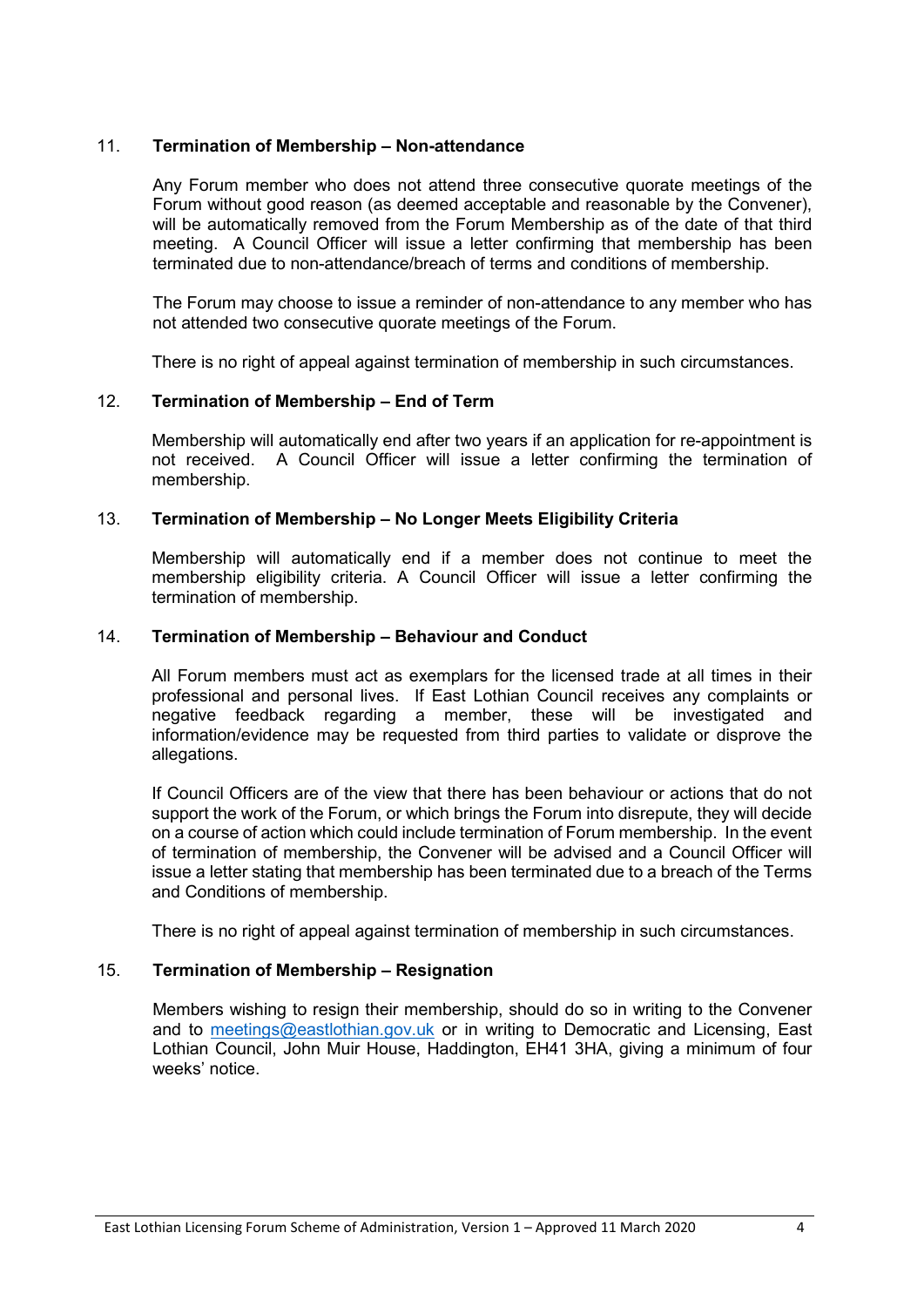# 16. **Reporting of Membership Changes**

New member appointments, re-appointments, resignations and membership terminations will be reported to the next meeting of the Forum, for noting. The report will be prepared by a Council Officer. This will enable members to consider if they need to recruit new members and to check that the membership will not fall below the minimum of five.

Council Officers will advise the Convener about any membership changes as they occur.

# **C Quorum**

- 1. The quorum for a meeting of the Forum is half of the number of members (rounded up), and no fewer than three.
- 2. No business will be carried out at a meeting unless a quorum of members is present.
- 3. If, fifteen minutes after the time a meeting is due to start, the quorum has not been met, the Convener will postpone the meeting until a date and time to be determined. The minutes of the meeting will record that no business was carried out due to the lack of a quorum.
- 4. If, after the meeting has started, the number of members falls below the quorum, the meeting will be adjourned and the minutes of the meeting will state the reason for the adjournment.
- 5. Decisions taken during any part of the meeting where there was a quorum present are valid.

# **D Apologies, Substitutes Declarations of Interest, and Voting**

- 1. Members must submit apologies to [meetings@eastlothian.gov.uk](mailto:meetings@eastlothian.gov.uk) and the Convener as soon as possible prior to the meeting. Members submitting apologies are requested to provide a reason for non-attendance.
- 2. Members who have submitted apologies in advance of the meeting shall be entitled to nominate a substitute to attend any meeting of the Forum. Substitute members must satisfy the membership eligibility criteria. Substitute members will be identified at the beginning of any meeting and their attendance will be recorded in the minute of the meeting. Substitute members will have full voting rights.
- 3. Any Forum member who has in interest (financial and or non-financial) in any matter that is under consideration at a meeting will disclose their interest at the start of the meeting and may be excluded from the meeting for the debate and vote on that item.
- 4. All Forum members or their nominated substitute, who are a present at a meeting, are entitled to vote. All items of business requiring a decision will be decided by a show of hands of a simple majority. The Convener has a casting vote and they may use this where there are an equal number of votes for and against any matter to be determined.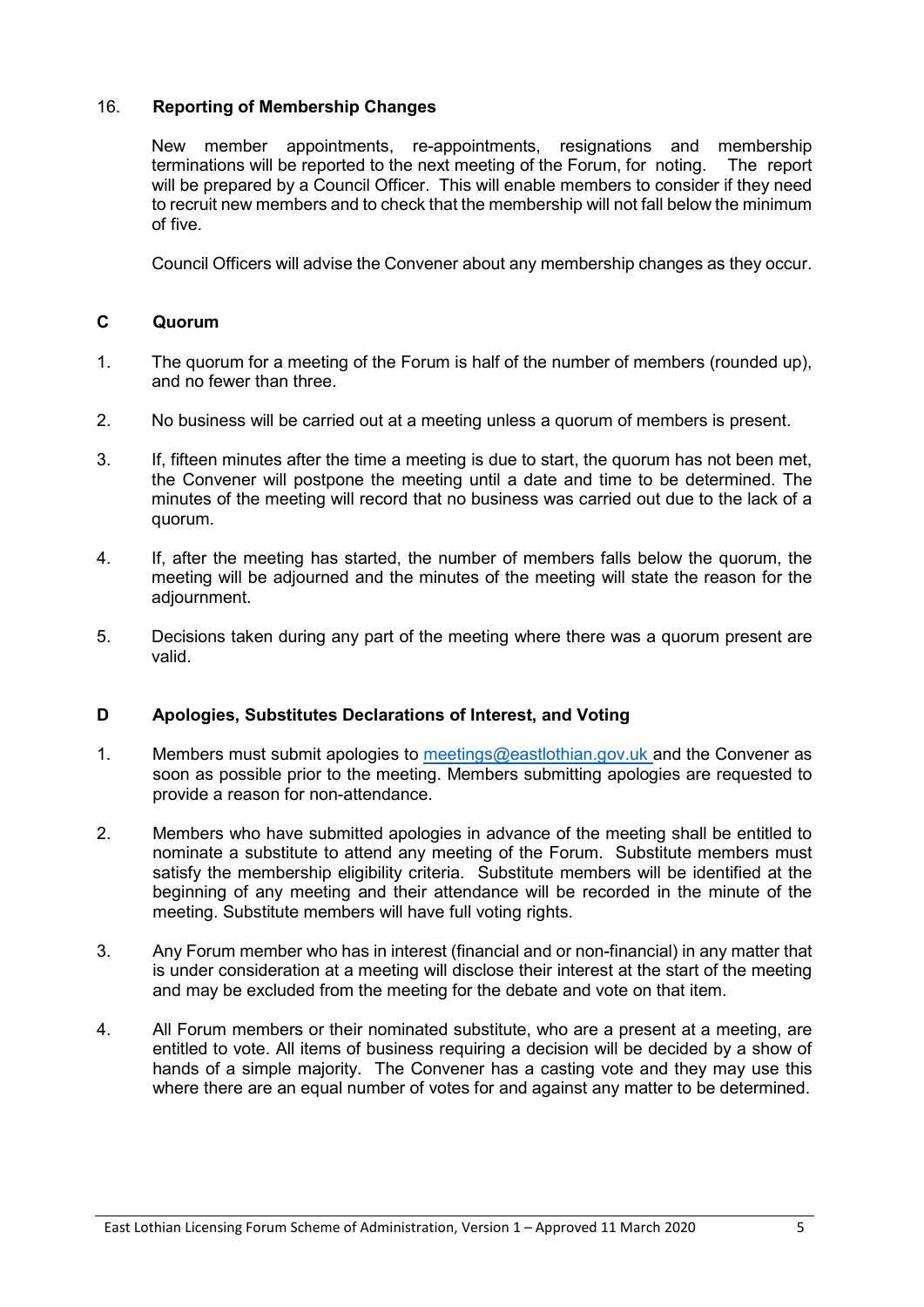# **E Meetings**

- 1. There is a statutory requirement that the Forum must hold at least four meetings in each calendar year. The meeting dates are to be scheduled in conjunction with East Lothian Council.
- 2. In advance of meetings, a Council Officer will contact members to seek agenda items. Contributions are encouraged from all members and may include allocating time to discuss the progress and work of the Forum. Members are permitted to raise matters under any other business.
- 3. The agenda and reports for each meeting will be issued to members by email and published on the Council's website in advance of the meeting, ideally 14 days before the meeting, and no less than 7 days before the meeting.
- 4. A special meeting of the Forum can be called in writing at any time by the Convener or by a majority of members. The request should be made to Council Officers at [meetings@eastlothian.gov.uk](mailto:meetings@eastlothian.gov.uk) who will determine the date of the meeting in conjunction with the Convener
- 5. Meetings of the Forum must be held in public and are open to the press.
- 6. There is a statutory requirement for the Forum to hold a joint meeting with East Lothian Licensing Board at least once a year.
- 7. Meetings of the Forum are to be chaired by the Convener. If the Convener is not present, the meeting will be chaired by any other member present.
- 8. All members must behave respectfully at any meeting and should not behave in a manner that is improper or offensive, or disrupts the business of the meeting. The Convener may take appropriate action against any member disregarding the authority of the Convener, obstructing the meeting or being discourteous to members, Council Officers, and members of the public or press. Such action may include asking the member to refrain from speaking during the remainder of the matter under discussion, or adjourning the meeting for a period of time specified by the Convener.

# **F Reporting Arrangements**

- 1. A Council Officer (or Officers) shall act as committee clerk to the Forum and shall be responsible for taking minutes of the meetings of the Forum.
- 2. Minutes shall be presented to the next meeting of the Forum for approval.

# **G Working Groups**

1. The Forum will create Working Groups from within its own membership, as and when required, to support the work of the Forum and the licensed trade, and to initiate community consultations and respond to statutory consultations. There are no minimum or maximum numbers for a Working Group to be created or to be able to make decisions on behalf of the Forum. All members are expected to participate in Working Groups.